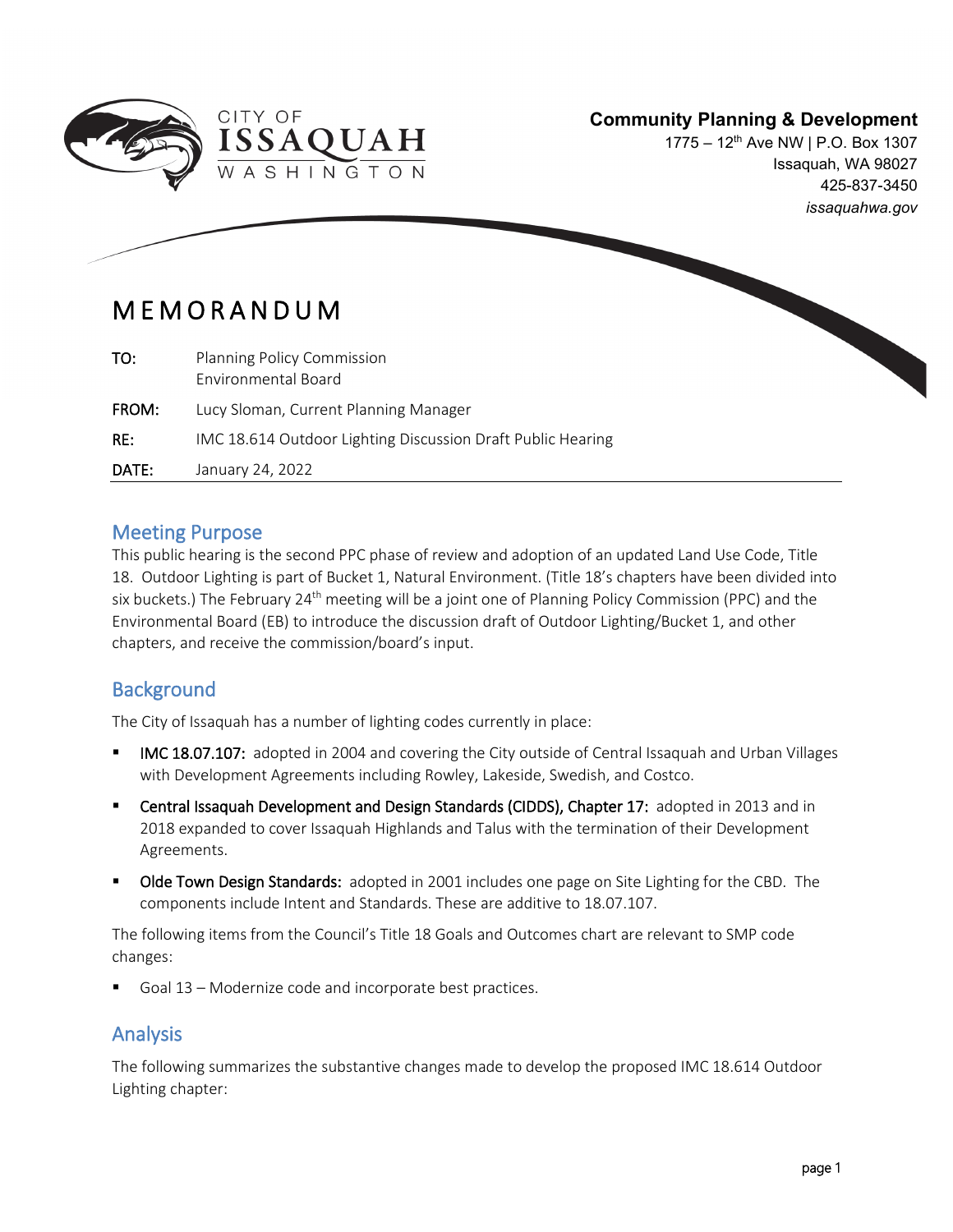- Consolidation into a new chapter, 18.614, of IMC 18.07.107 (Outdoor Lighting), CIDDS 17 (Lighting), IMC 18.19 (Olde Town Design Standards, CBD Site Design, Site Lighting, pg 14).
- The draft uses the 2011 Model Lighting Ordinance (MLO) developed in a partnership of the International Dark Sky Association and Illuminating Engineering Society of North America (IESNA), tailored for the City.
- Applicability threshold is broader: Olde Town lighting section was limited to CBD zone; 18.07.107 established a high threshold before existing properties had to come into compliance; CIDDS didn't have separate applicability for lighting. The proposed threshold in the discussion draft for complying with the code has been lowered to:

- an increase of 25% in dwelling units, gross square feet, seating capacity, parking spaces

- 25% of installed outdoor lighting luminaires are added, modified, or replaced.
- **Non-residential and Multi-family: As proposed, Small and Simple projects have fixed lighting levels** based on the Lighting Zone; Complex projects must model lighting levels and comply with the IESNA levels for the use; Sports fields can no longer exceed the IESNA lighting levels by 5%. When compared to existing codes: in Central Issaquah, this simplifies lighting review for Small and Simple projects but maintains the review for Complex projects. Areas of the City where 18.07.107 applies will no longer use footcandles and will have a more nuanced review based on the actual project.
- Residential: as proposed, a project below a certain threshold (7 dwelling units) is regulated but no permit is required. City review would occur with other permits such as a building permit or in response to a complaint. This maintains the Central Issaquah thresholds for review but under IMC 18.07.107 expands the review as only residential common areas are reviewed now.
- IMC 18.07.107's Lighting Zones, which were based on the Comprehensive Plan, are altered in the proposed draft to use the MLO Light Zones. The proposed Light Zones rely on groupings of land use zoning based on the intensity of land use. Both now and as proposed, Light Zones are the basis for allowed lighting levels and fixture types.
- The draft establishes Dark Sky Hours by which lighting is either reduced or turned off. The curfew is fixed for private uses; City establishes one for public property. The City does not currently have a curfew.
- The proposed code primarily relies on BUG ratings for lights (light fixtures rated for Backlight, Uplight, Glare) or lumens; however, the proposed code retains the maximum footcandles for light spill to facilitate evaluation. Central Issaquah currently relies on BUG ratings; however, IMC 18.07.107 relied on outdated tools such as "full cutoff fixtures", foot candles, and similar terminology.
- **•** Opportunities for the use of Accent lighting have been narrowed to a specific list.
- A smaller, consolidated list of Design Standards are used. The list is synthesized from the three existing codes.
- **EXECT** Revised restrictions on lighting along I-90 have been added to implement the Mountain to Sounds vision, in consultation with Mountains to Sound.
- **Example 1** Lighting prohibitions in the sign code are moved into this chapter and will be removed from IMC 18.11 when the Sign Code is codified with Title 18.
- Some ROW lighting standards are placed in this chapter until the City updates and incorporates them into an updated version of the Street Standards.
- **Responses to Public Comments and City actions: See the summary of public comments also available** on the City's webpage with the draft.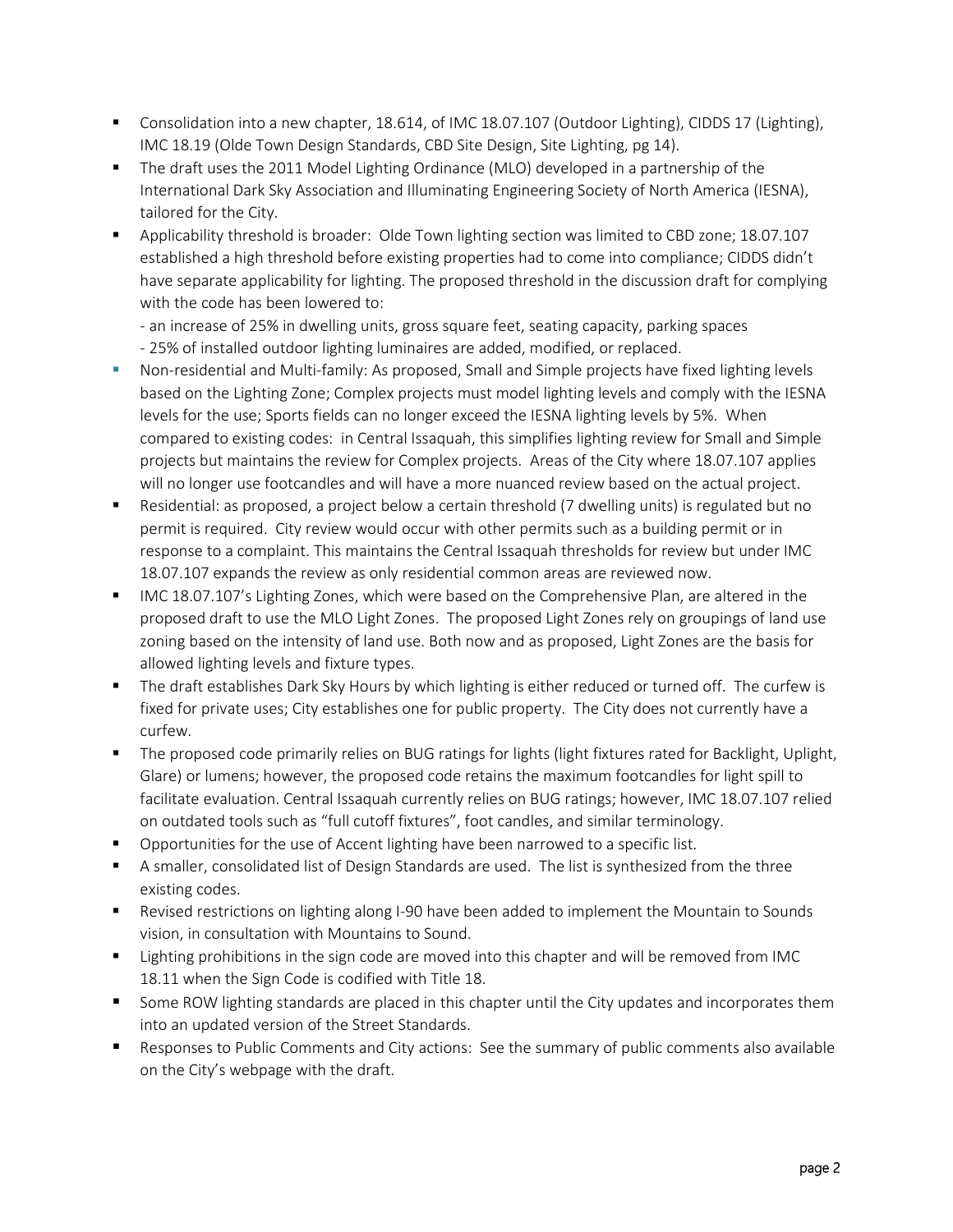#### Previous Meetings

- July 22, 2021 PPC/EB Bucket 1 (Natural Environment) Gap Analysis Memo and Meeting *links to packets, memos, minutes and video*
- Aug 26, 2021 PPC/EB Bucket 1 (Natural Environment) Environmental survey discussion *links to packets, memos, minutes and video*

### Things to Consider: Policy Discussion

PPC and EB could give additional thought to the following topics in their review of the Discussion Draft:

- *1.* The threshold between Residential (18.614.060) and Non-Residential/Multi-family (18.614.050). This threshold is important because Non-residential/Multi-family projects require permits and sometimes a lighting designer while Residential projects only require a permit if another permit is required such as a building permit. The discussion draft proposes that the threshold between Residential and Non-Residential/Multi-family is 7 dwelling units with no common area, consistent with the MLO.
- *2.* For Non-Residential/Multi-family, the criteria for distinguishing between Small and Simple projects that may use a Prescriptive Method (18.614.050(C)) and Complex projects that must use a Performance method, which requires the use of a lighting designer (18.614.050(D)). As currently proposed, the criteria for Small and Simple projects is a building equal to or less than 4000 sq.ft. and/or a site equal to or less than a half-acre or 21,780 sq.ft.
- *3.* Dark Sky Hours (curfew) when Outdoor Lighting must be turned down or off. (18.614.050(B.7)) As proposed for private property, it is 30 minutes after closing or 10pm, whichever is later, and 6 am or 30 minutes before opening, whichever is earlier. Dark Sky Hours do not apply to public property, due to the public investment, benefit, and use.

# **Timeline**

- February 9, 2022: Community Q&A Open House on Bucket 1 (partial, Natural Environment). This meeting is to give community members the opportunity to ask Staff questions about the draft prior to the PPC meeting.
- February 24, 2022: PPC/EB Bucket 1 (partial, Natural Environment) Discussion Draft Public Hearing
- March 10, 2022: PPC Bucket 1 (partial, Natural Environment) Deliberation and Recommendation
- August/September 2022: PPC Public Hearing on Title 18 consolidated draft

#### Illustration of terms

#### Lumens (fro[m https://www.lumens.com/how-tos-and-advice/light-bulb-facts.html\)](https://www.lumens.com/how-tos-and-advice/light-bulb-facts.html)

Lumens equals brightness! And watts do not. Not that watts are bad, but they measure energy use, not light output. With new, energy-efficient LED technology, we can no longer rely upon wattage to indicate how bright a bulb is. Use the chart above to determine exactly how many lumens are in a watt and vice versa. See how to measure lumens below: